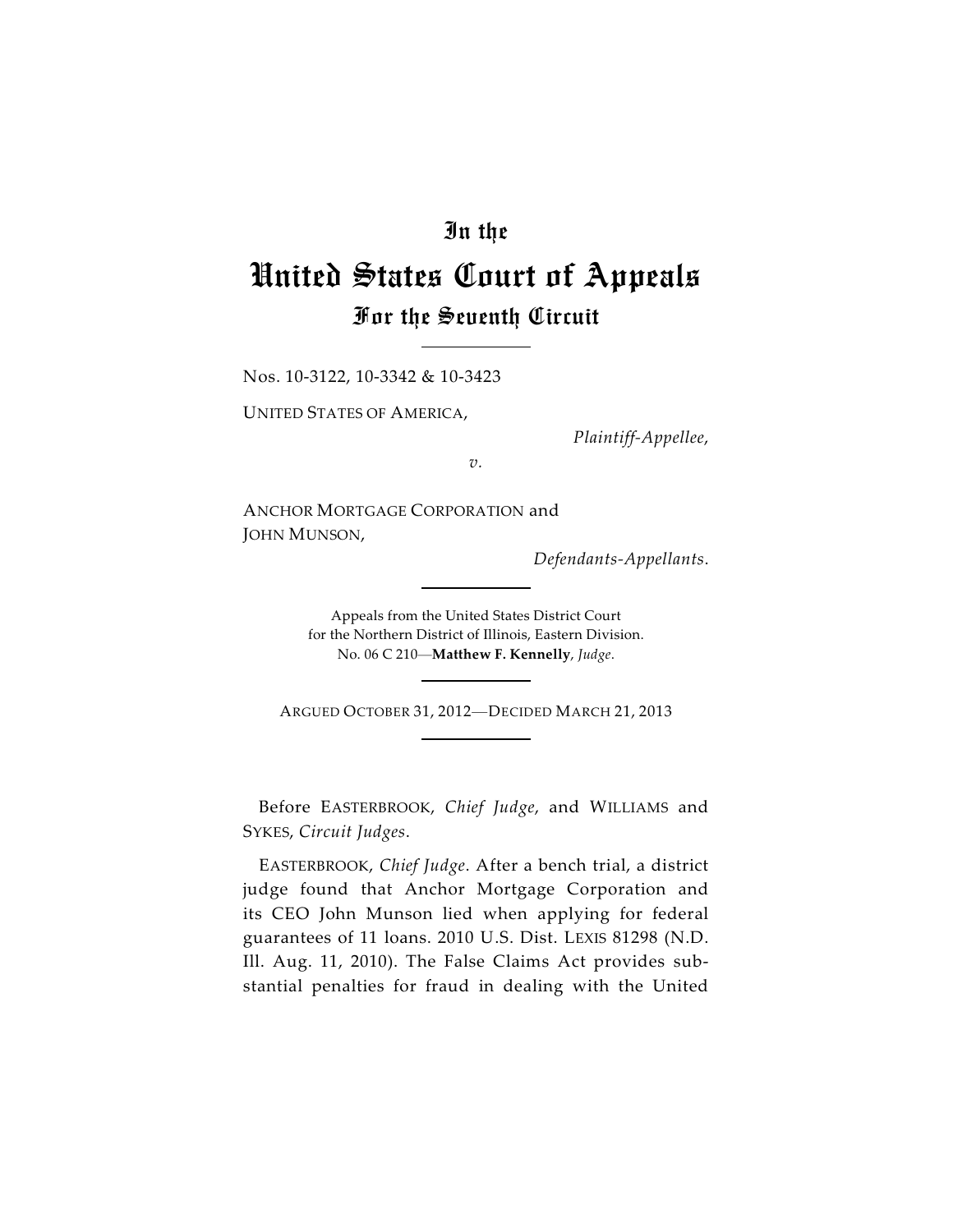States and its agencies. 31 U.S.C. §3729(a)(1). The district court imposed a penalty of \$5,500 per loan, plus treble damages of about \$2.7 million.

Defendants' lead argument on appeal is that they did not have the necessary state of mind—either actual knowledge that material statements were false, or a suspicion that they were false plus reckless disregard of their accuracy. See 31 U.S.C. §3729(b)(1)(A). The district court inferred knowledge, and that finding stands unless clearly erroneous. Fed. R. Civ. P. 52(a)(6); *Anderson v. Bessemer City*, 470 U.S. 564 (1985).

Anchor submitted two kinds of false statements: first, bogus certificates that relatives had supplied the down payments that the borrowers purported to have made, when it knew that neither the borrowers nor any of their relatives had made down payments (falsity meant that the borrowers and their families had no equity in the properties, with correspondingly little reason to repay the loans; borrowers who could not afford down payments also were less likely to have the means to repay); second, Anchor represented that it had not paid anyone for referring clients to it, but in fact it paid at least one referrer (Casa Linda Realty).

Appellants ask us to ignore the bogus-certificate frauds on the ground that CEO Munson did not know about their falsity. But the district judge found that Alfredo Busano, head of one of Anchor's branch offices, knew what was going on. Corporations such as Anchor "know" what their employees know, when the employees acquire knowledge within the scope of their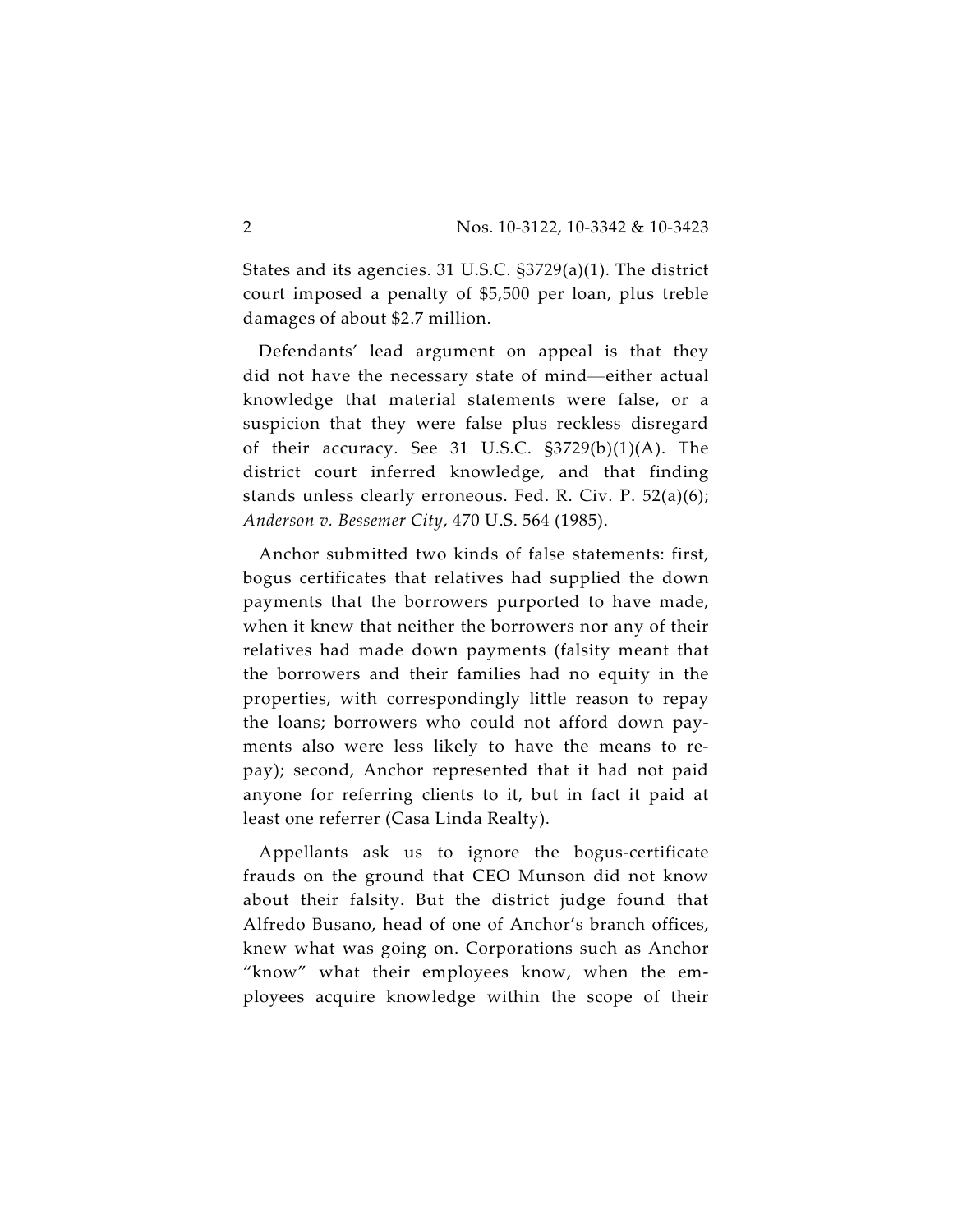employment and are in a position to do something about that knowledge. See, e.g., *Prime Eagle Group Ltd. v. Steel Dynamics, Inc*., 614 F.3d 375 (7th Cir. 2010). Busano acquired this knowledge as part of his duties at Anchor, and he could have rejected any loan application that had false information about the down payment. Instead he certified to the federal agency that the information was true. Busano's knowledge was Anchor's knowledge.

As for the referral fees: Munson says that he thought them proper because federal regulations permit compensation of a joint venture in which a mortgage broker has an interest. Munson testified that he thought that such a "controlled business arrangement" (the regulatory term at the time) had been established. But Munson conceded that the final paperwork was not signed and that the payments were made to Casa Linda Realty, not the separate entity that Anchor and Casa Linda had discussed creating. Since Munson knew that no "controlled business arrangement" was in existence, the district court did not commit a clear error in finding that Munson knew that the statements to the federal agency were false.

This brings us to damages. One question is whether the district judge should have awarded double damages under §3729(a)(2) rather than treble damages under §3729(a)(1). The statute requires treble damages unless "the person committing the violation . . . furnished officials of the United States responsible for investigating false claims violations with all information known to such person about the violation within 30 days after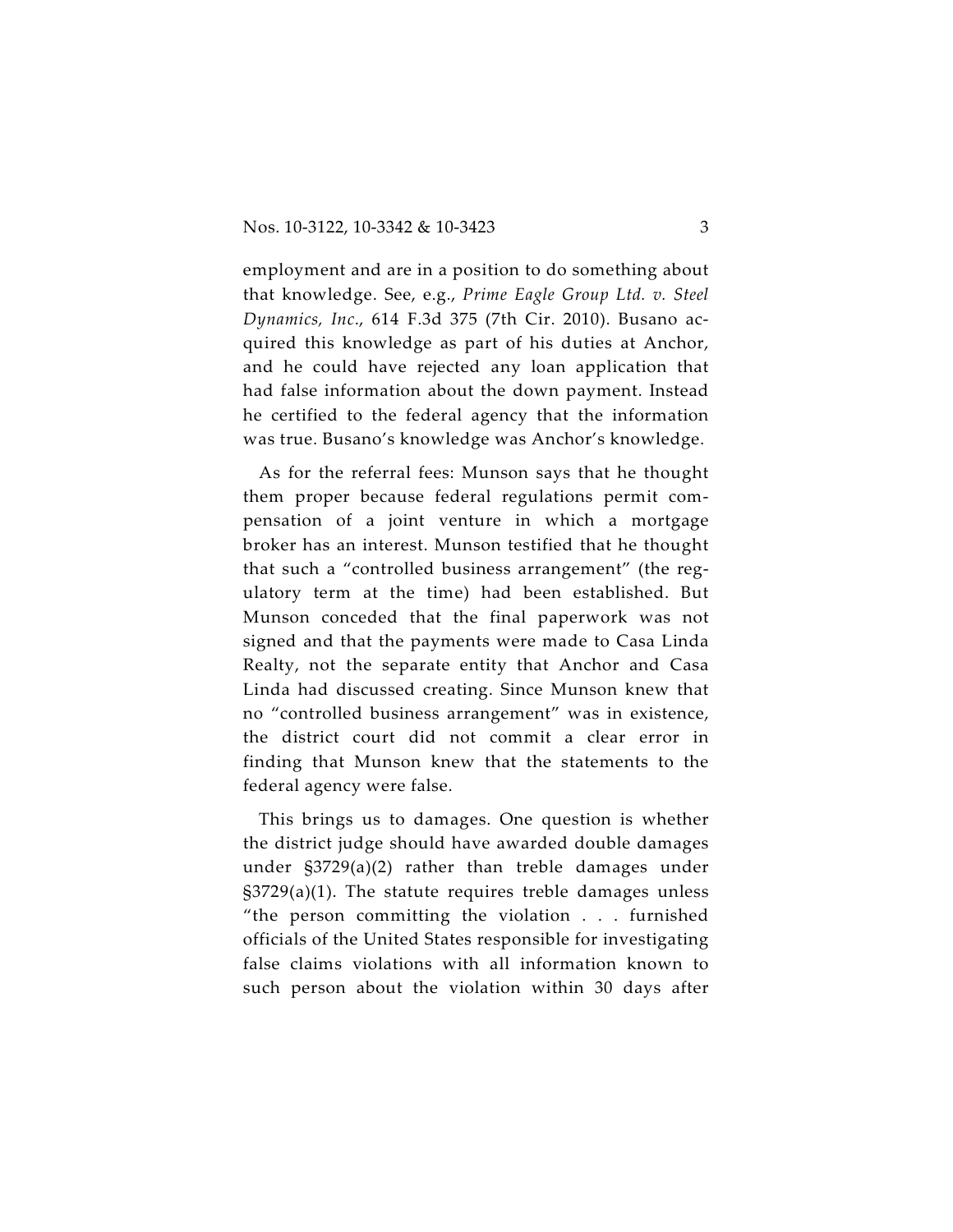the date on which the defendant first obtained the information" (§3729(a)(2)(A)). Munson reported some false claims that Anchor had submitted, and he contends that this calls for double damages.

Yet the statute does not cap damages for *every* violation just because *any* violation has been reported. Subparagraph (A) refers to "the violation"; each must be assessed separately. That's an implication of the definite article ("the") and the inescapable consequence of the temporal reference. Double damages are permissible when the defendant tells the truth "within 30 days after the date on which the defendant first obtained the information". Coming clean 29 days after submitting one false claim does not mitigate the penalty for other false claims that had been submitted months earlier.

The United States gave Munson and Anchor credit for self-reporting: it did not seek *any* penalty for the frauds he reported. The 11 claims on which the district court awarded treble damages were among Anchor's false claims that Munson never reported or attempted to correct. The agency discovered the falsity after a large fraction of Anchor's clients defaulted and an investigation turned up problems. Munson did not furnish "all information" about any of these 11 claims, so the district court was required to treble rather than double the damages.

But treble what? The hanging paragraph at the end of §3729(a)(1) says that the award must be "3 times the amount of damages which the Government sustains because of the act of that person." The district judge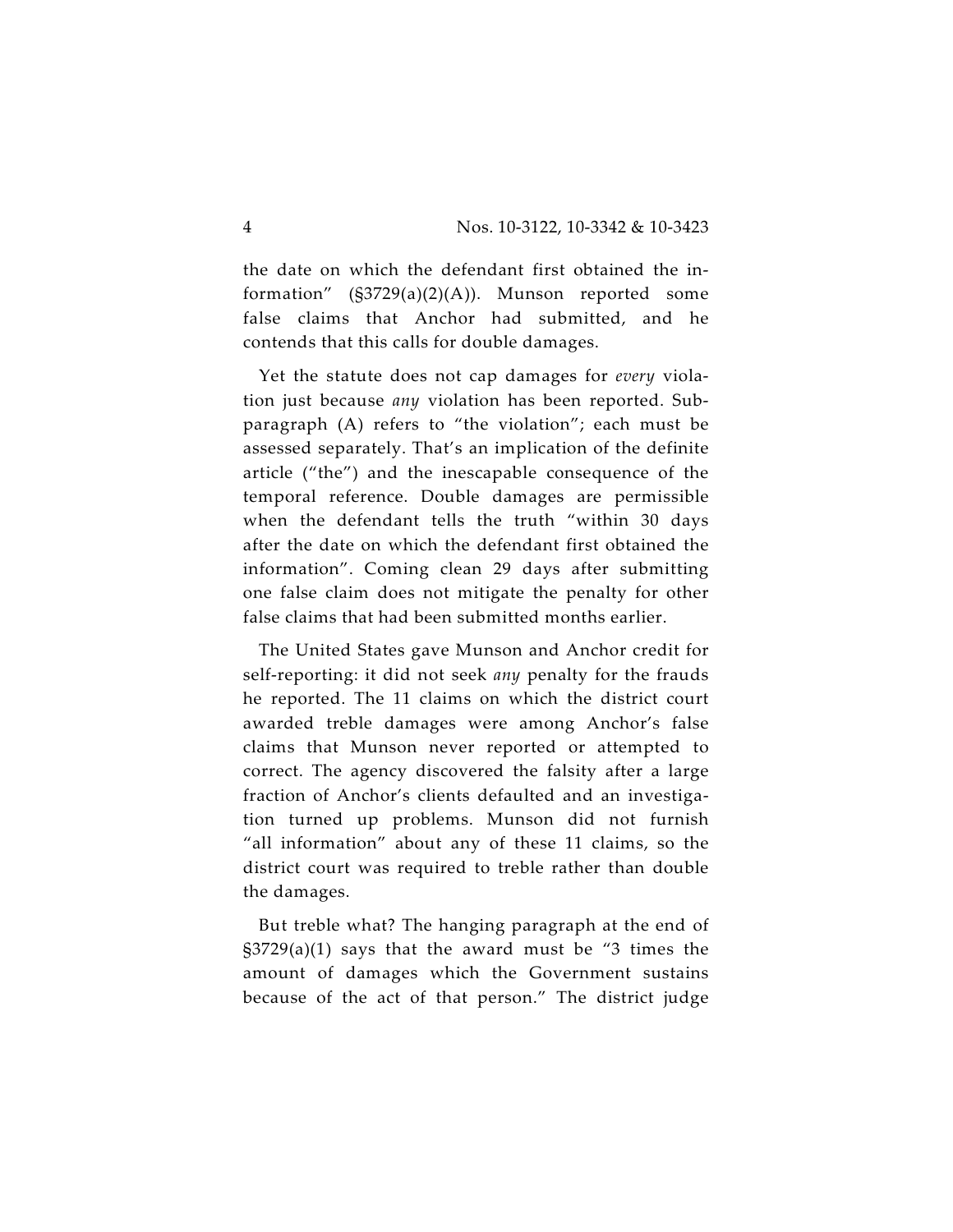added the amounts the United States had paid to lenders under the guarantees and trebled this total. Then he subtracted any amounts that had been realized, by the date of trial, from selling the properties that secured the loans. For example, the Treasury paid \$131,643.05 on its guaranty of a particular loan. Three times that is \$394,929.15. The real estate mortgaged as security for that loan sold for \$68,200. The judge subtracted the sale price from the trebled guaranty; the result of \$326,729.15 represented treble damages. To this the judge added the \$5,500 penalty, for a total of \$332,229.15. The process was repeated for the other parcels.

Defendants propose a different approach. Like the district judge, they start with \$131,643.05, but they immediately subtract the \$68,200 that the United States realized from the collateral. The net loss is \$63,443.05. Treble that, and the result is \$190,329.15. Add \$5,500 for a total of \$195,829.15. Repeat for the other parcels. We call defendants' preferred approach the "net trebling" method, and the district court's (which the United States endorses) the "gross trebling" method.

Section 3729(a) calls for trebling "the amount of damages which the Government sustains". That's an unfortunate expression, because "damages" usually represents the amount a court awards as compensation. That makes §3729(a) circular. The word for loss usually is "injury" or "damage"—or just "loss." The United States has not argued that the use of "damages" rather than "damage" or "injury" or "loss" has any significance, however. So we must decide whether to use net loss or gross loss.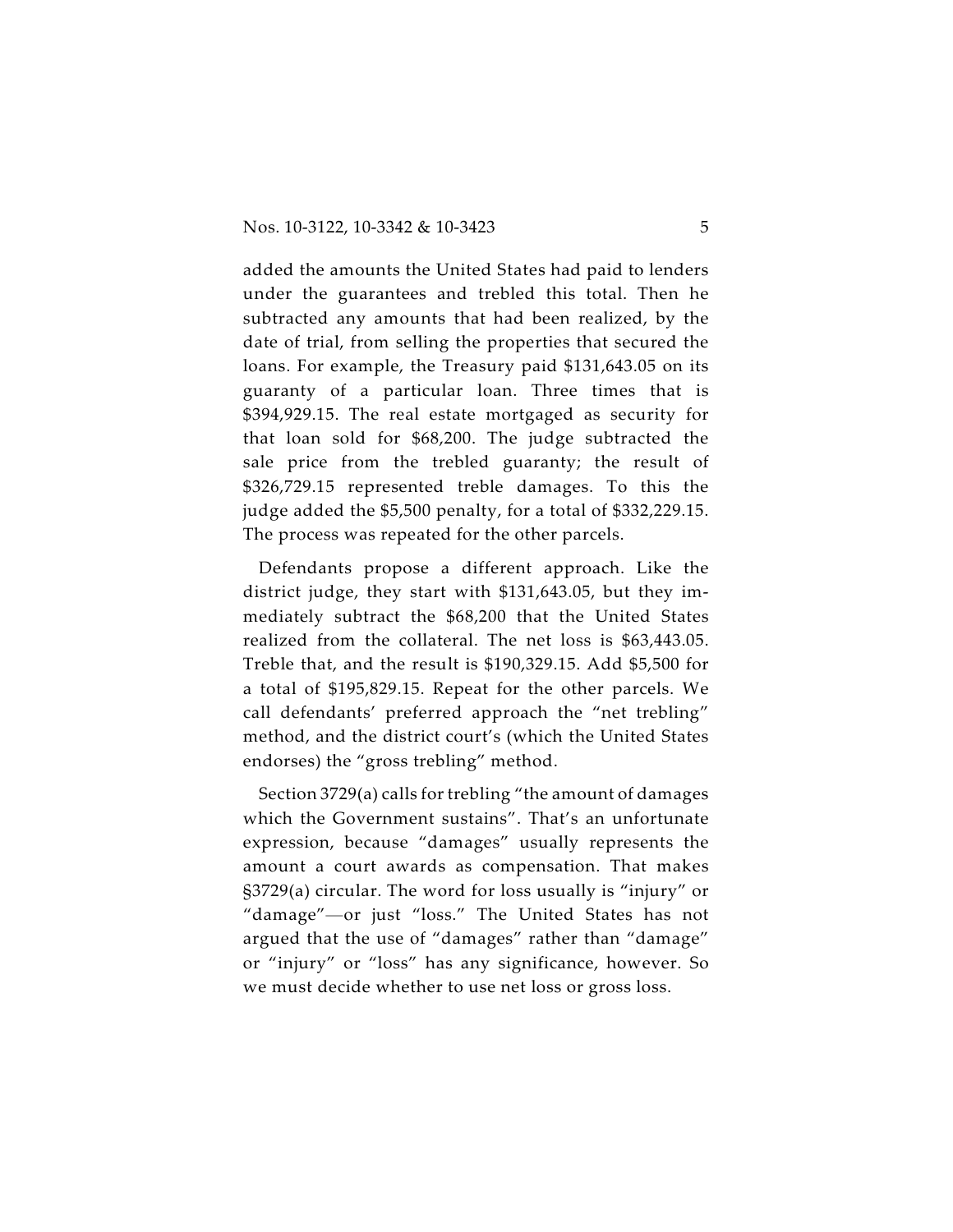The United States maintains that Anchor and Munson have not preserved this question for appellate resolution. We conclude that they have. Their lawyer raised the subject in arguments to the district judge at the close of the evidence (pages 337–38 of the trial transcript). Counsel asked the judge to use net trebling, though he did not cite a case. A legal point is not forfeited by omission of the best authority. See, e.g., *Elder v. Holloway*, 510 U.S. 510 (1994). As we discuss below, defendants needed to track down a footnote in a 1976 opinion to find their best authority. Eventually they did this, and *Elder* holds that we can consider the decision's import.

The False Claims Act does not specify either a gross or a net trebling approach. Neither does it signal a departure from the norm—and the norm is net trebling. The Clayton Act, which created the first treble-damages action in federal law, 15 U.S.C. §15, has long been understood to use net trebling. The court finds the monopoly overcharge—the difference between the product's actual price and the price that would have prevailed in competition—and trebles that difference. See, e.g., *Illinois Brick Co. v. Illinois*, 431 U.S. 720 (1977). A gross trebling approach, parallel to the one the district court used in this suit, would be to treble the monopolist's price, then subtract the price that would have prevailed in competition. If there is a reason why the courts should use net trebling in antitrust suits and gross trebling in False Claims Act cases, it can't be found in §3729—nor does the United States articulate one.

Basing damages on net loss is the norm in civil litigation. If goods delivered under a contract are not as prom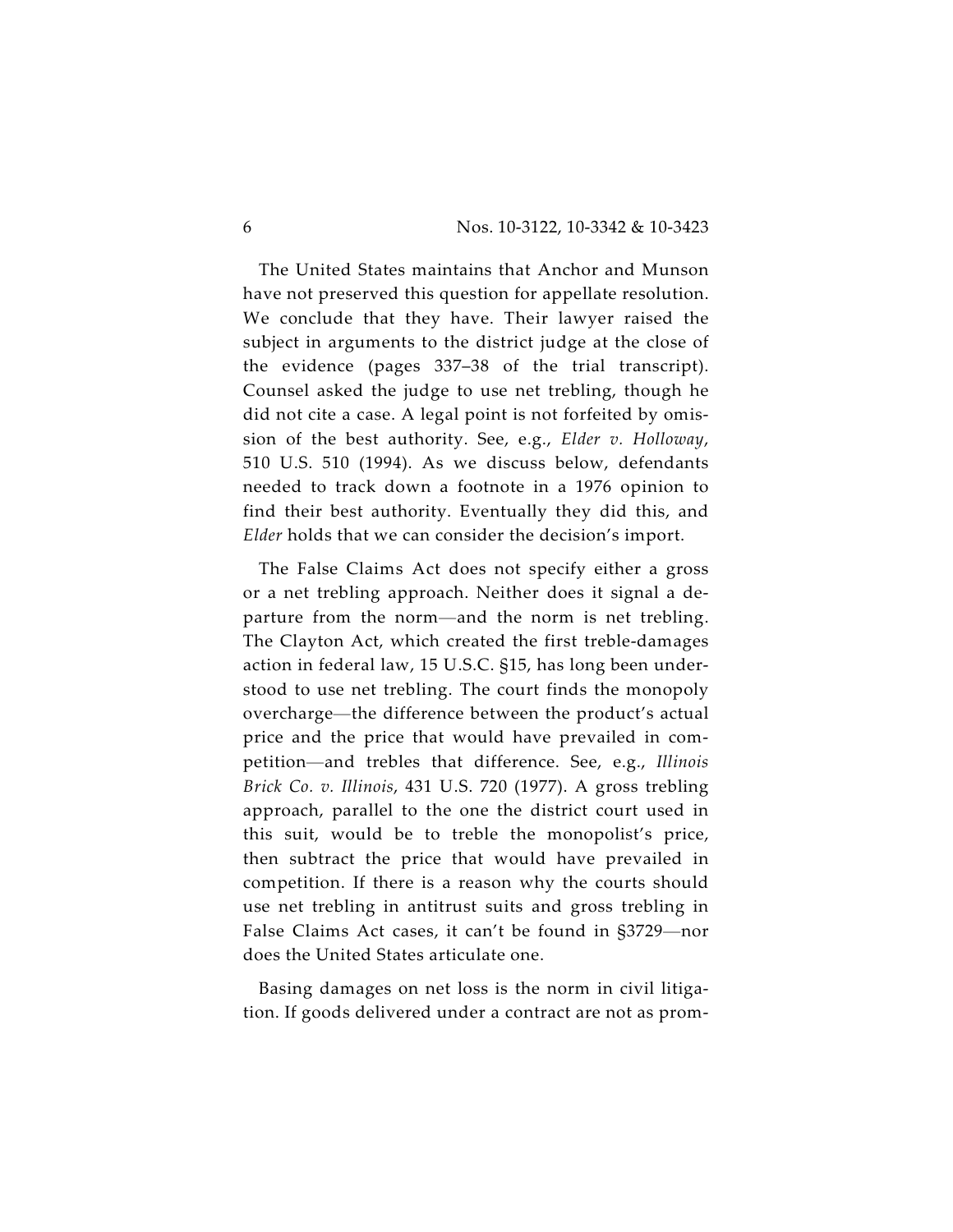ised, damages are the difference between the contract price and the value of what arrives. If the buyer has no use for them, they must be sold in the market in order to establish that value. If instead the seller fails to deliver, the buyer must cover in the market; damages are the difference between the contract price and the price of cover. If a football team fires its coach before the contract's term ends, damages are the difference between the promised salary and what the coach makes in some other job (or what the coach could have made, had he sought suitable work). Mitigation of damages is almost universal.

With neither statutory language nor any policy favoring gross trebling under §3729(a), the Department of Justice has relied exclusively on one decision: *United States v. Bornstein*, 423 U.S. 303 (1976). The Court held in *Bornstein* that third-party payments are subtracted after doubling, rather than before. (At the time, doubling rather than trebling was standard under §3729.) The United States had contracted with Model Engineering for radio kits, each of which was to contain tubes that met military specifications. Model purchased the tubes from United National Labs, which represented that they were mil-spec parts. But United Labs shipped tubes that it knew did not comply with the specifications. Model incorporated them into the kits. When the United States discovered the fraud, it sued United Labs and two of its officers. Model was not liable under the False Claims Act, but it *was* liable for simple breach of contract, and it paid the United States an amount per tube that Model thought would prevent loss to the United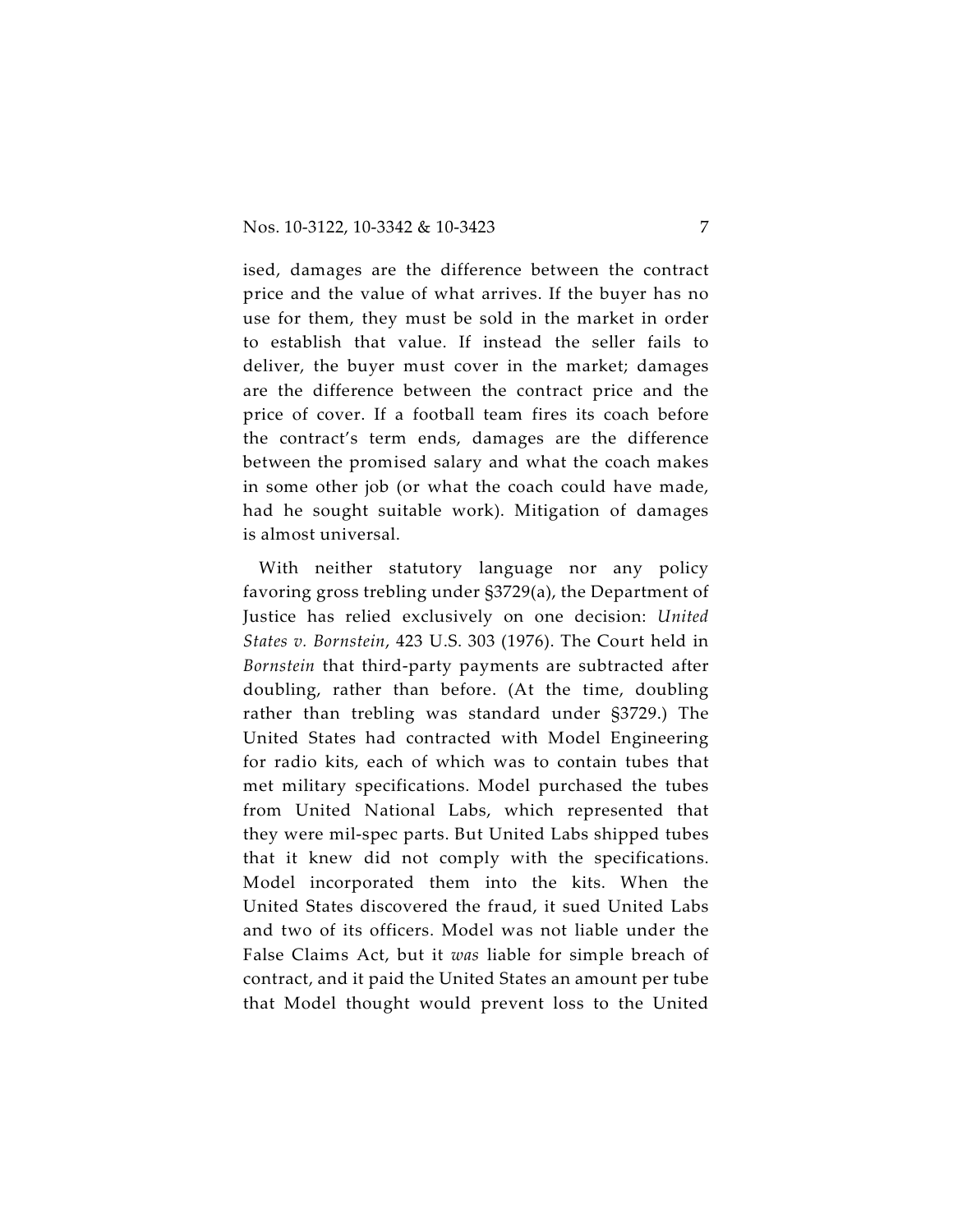States. The question in *Bornstein* was whether the money the United States received from Model would be subtracted before doubling the price that United Labs had charged for the fraudulently labeled tubes. The Court held that Model's payments should not inure to United Labs' benefit and wrapped up: "the Government's actual damages are to be doubled before any subtractions are made for compensatory payments previously received by the Government from any source." 423 U.S. at 316.

Although the Department of Justice maintains that this language specifies a gross trebling approach, we do not read it so. Instead it sounds like a conclusion that "damages" depend on the acts of the person committing the fraud. Any doubt is resolved by footnote 13, which is attached to the word "source" in the language quoted above: "The Government's actual damages are equal to the difference between the market value of the tubes it received and retained and the market value that the tubes would have had if they had been of the specified quality. C. McCormick, *Law of Damages* §42, p. 137 (1935)." Thus if mil-spec tubes were worth \$40 apiece, but the tubes United Labs furnished were worth only \$25, then the "actual damages" per tube were \$15. That's what should have been doubled. Footnote 13 in *Bornstein* unambiguously uses the contract measure of loss, supporting a net trebling approach.

The brief for the United States contends that note 13 is dictum. Maybe so. The question presented was whether third-party payments should be subtracted before dou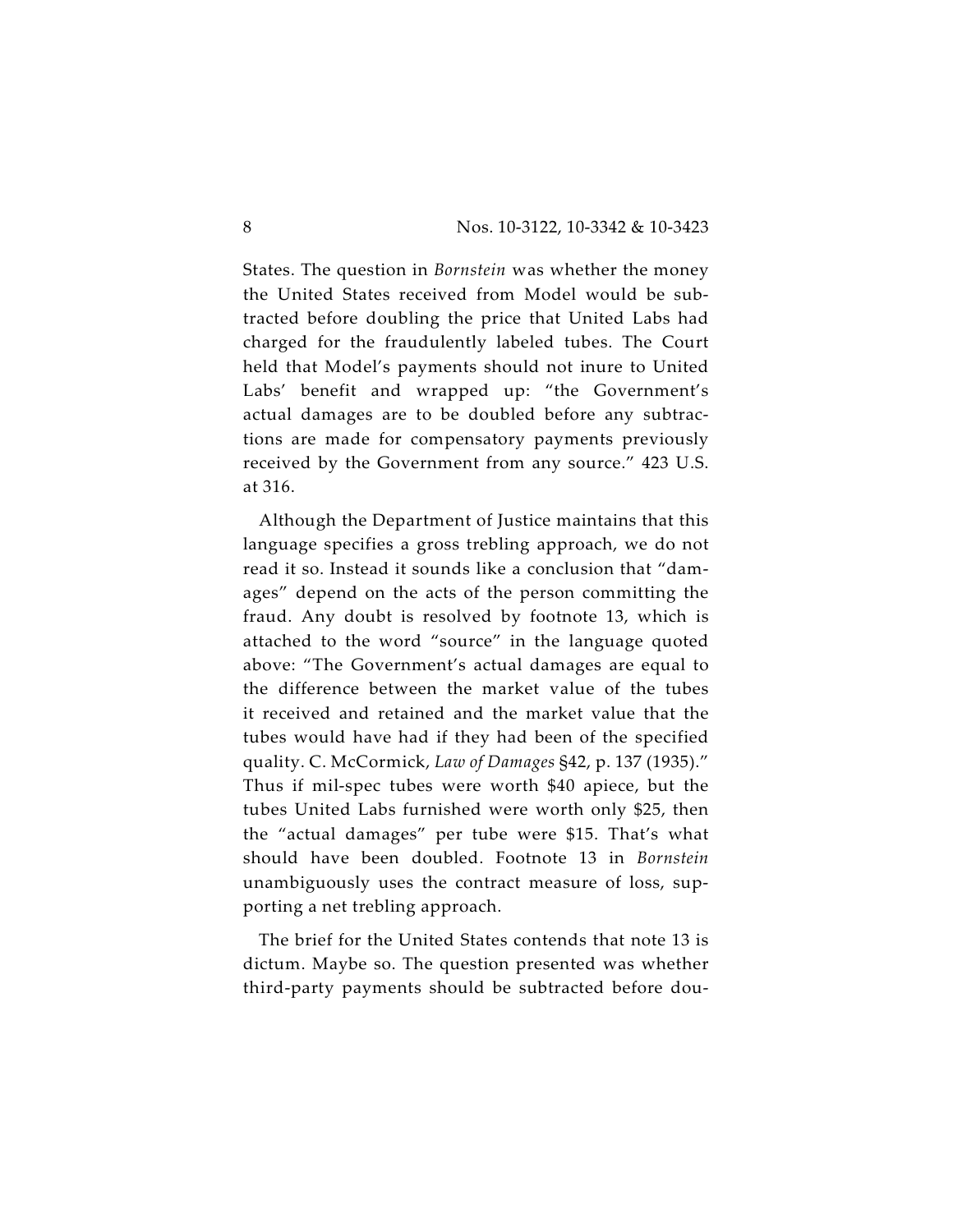bling, not whether the market price should be subtracted from the contract price before doubling. But a court of appeals should not ignore pertinent statements by the Supreme Court. Footnote 13 was not an offhand remark. Having rejected the court of appeals' approach in *Bornstein*, the Court told it how to do the job right on remand. The footnote uses the common law's established approach to determining damages; it is not as if some law clerk were off on a lark and the Justices missed the error.

Appellate decisions since *Bornstein* generally use a net trebling approach. See, e.g., *United States ex rel. Feldman v. Gorp*, 697 F.3d 78, 87–88 (2d Cir. 2012); *United States v. United Technologies Corp.,* 626 F.3d 313, 321–22 (6th Cir. 2010); *United States v. Science Applications International Corp*., 626 F.3d 1257, 1279 (D.C. Cir. 2010); *Commercial Contractors, Inc. v. United States*, 154 F.3d 1357, 1372 (Fed. Cir. 1998). *Feldman* holds that the United States got no value at all from a fraudulently obtained research grant, so there was nothing to subtract, but that does not detract from the fact that the court adopted a net approach. On the gross trebling side is *United States v. Eghbal*, 548 F.3d 1281, 1285 (9th Cir. 2008), a case much like this one in which the court refused to subtract (before trebling) the value of collateral the United States seized and sold. *Eghbal* relies on *Bornstein* but does not mention note 13; we do not find it persuasive.

The district judge must recalculate the award using the net trebling approach. If any of the real estate remains unsold, the parties should address how its